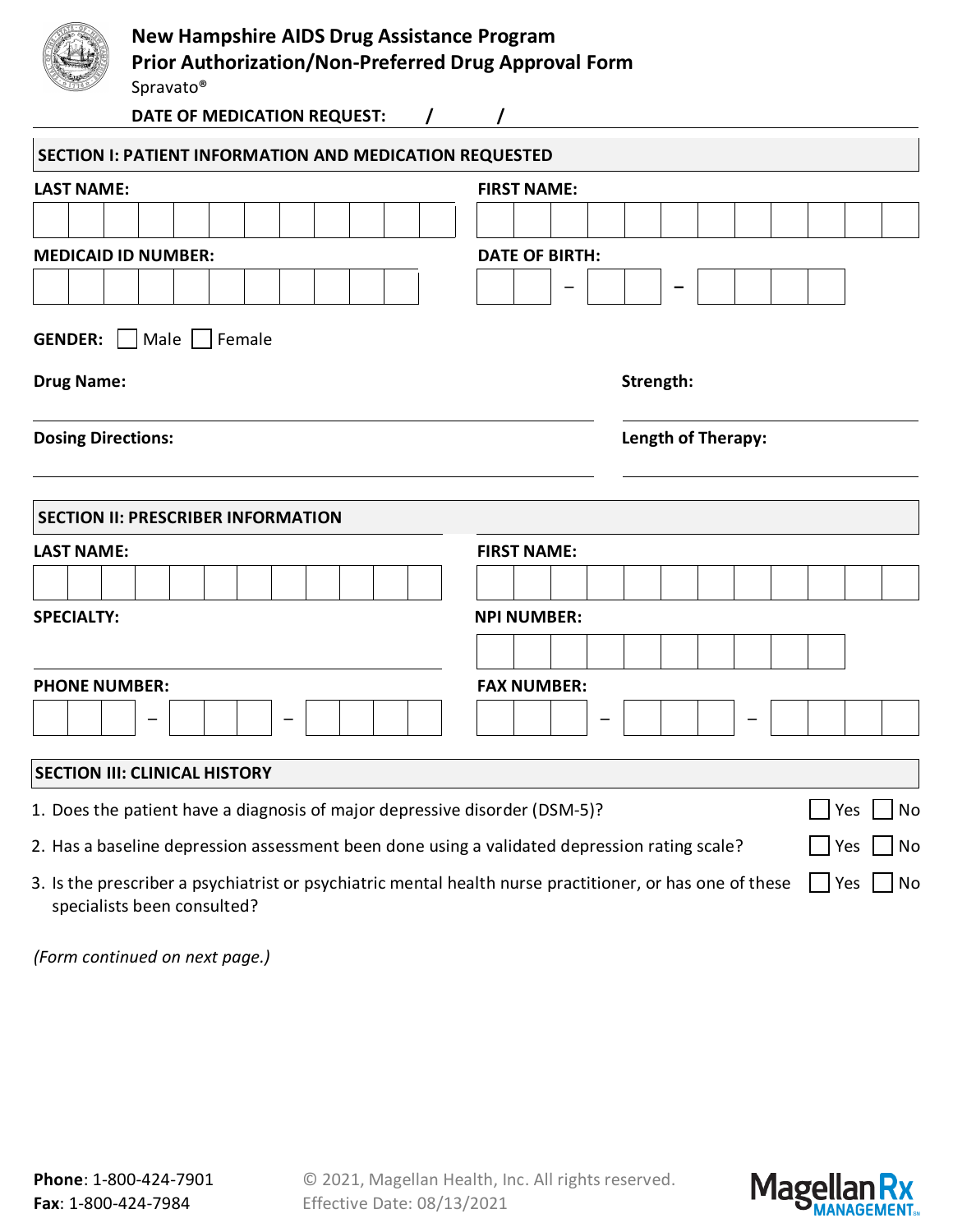|          |                                                                                                                                                                                                                                                                                                                                                 | <b>New Hampshire AIDS Drug Assistance Program</b><br><b>Prior Authorization/Non-Preferred Drug Approval Form</b><br>Spravato <sup>®</sup>          |  |  |  |  |                            |  |  |  |                   |                       |
|----------|-------------------------------------------------------------------------------------------------------------------------------------------------------------------------------------------------------------------------------------------------------------------------------------------------------------------------------------------------|----------------------------------------------------------------------------------------------------------------------------------------------------|--|--|--|--|----------------------------|--|--|--|-------------------|-----------------------|
|          |                                                                                                                                                                                                                                                                                                                                                 | DATE OF MEDICATION REQUEST:                                                                                                                        |  |  |  |  |                            |  |  |  |                   |                       |
|          | <b>PATIENT LAST NAME:</b>                                                                                                                                                                                                                                                                                                                       |                                                                                                                                                    |  |  |  |  | <b>PATIENT FIRST NAME:</b> |  |  |  |                   |                       |
|          |                                                                                                                                                                                                                                                                                                                                                 |                                                                                                                                                    |  |  |  |  |                            |  |  |  |                   |                       |
|          | <b>SECTION III: CLINICAL HISTORY (CONTINUED)</b>                                                                                                                                                                                                                                                                                                |                                                                                                                                                    |  |  |  |  |                            |  |  |  |                   |                       |
|          | 4. Does the patient have a diagnosis of aneurysmal vascular disease, arteriovenous malformation,<br>history of intracranial hemorrhage, uncontrolled hypertension, or known hypersensitivity to any<br>component?                                                                                                                               |                                                                                                                                                    |  |  |  |  |                            |  |  |  | Yes               | <b>No</b>             |
|          | 5. Is the patient pregnant?                                                                                                                                                                                                                                                                                                                     |                                                                                                                                                    |  |  |  |  |                            |  |  |  | Yes               | No                    |
| 6.       | Will the patient receive an additional antidepressant medication with Spravato®?                                                                                                                                                                                                                                                                |                                                                                                                                                    |  |  |  |  |                            |  |  |  | Yes               | No                    |
|          | 7. Please describe the antidepressant regimen to be used with Spravato <sup>®</sup> :                                                                                                                                                                                                                                                           |                                                                                                                                                    |  |  |  |  |                            |  |  |  |                   |                       |
| 8.<br>9. | Do you attest to certification of the healthcare setting in the Spravato® REMS program?<br>Do you attest that the patient's blood pressure will be monitored prior to each administration<br>and at least 2 hours after each administration?<br>10. Do you attest to reviewing the dosing schedule with the patient and confirmed the patient's |                                                                                                                                                    |  |  |  |  |                            |  |  |  | Yes<br>Yes<br>Yes | <b>No</b><br>No<br>No |
|          | understanding and availability of transportation?                                                                                                                                                                                                                                                                                               |                                                                                                                                                    |  |  |  |  |                            |  |  |  |                   |                       |
|          | 11. Is Spravato <sup>®</sup> being used for treatment-resistant depression for this patient?                                                                                                                                                                                                                                                    |                                                                                                                                                    |  |  |  |  |                            |  |  |  | Yes               | No                    |
|          | 12. Has the patient tried psychotherapy?                                                                                                                                                                                                                                                                                                        |                                                                                                                                                    |  |  |  |  |                            |  |  |  | Yes               | No                    |
|          | 13. Has the patient tried and failed ketamine for treatment of MDD?                                                                                                                                                                                                                                                                             |                                                                                                                                                    |  |  |  |  |                            |  |  |  | Yes               | No                    |
|          | 14. Is the patient receiving electroconvulsive therapy (ECT), vagus nerve stimulation (VNS),<br>transcranial magnetic stimulation (TMS), or deep brain stimulation (DBS)?                                                                                                                                                                       |                                                                                                                                                    |  |  |  |  |                            |  |  |  | Yes               | No                    |
|          | 15. Has the patient tried at least 2 different antidepressants from different classes for at least 6<br>weeks each?                                                                                                                                                                                                                             |                                                                                                                                                    |  |  |  |  |                            |  |  |  | Yes               | No                    |
|          | a. Please describe treatment failure, contraindications, or significant adverse reactions. If                                                                                                                                                                                                                                                   | additional space is needed, please use another page.                                                                                               |  |  |  |  |                            |  |  |  |                   |                       |
|          | 16. Has the patient tried and failed at least 1 antidepressant augmentation therapy for at least 6<br>weeks? (for example: atypical antipsychotics, lithium, an antidepressant from a different class)<br>а.                                                                                                                                    | Please describe treatment failure, contraindications, or significant adverse reactions. If<br>additional space is needed, please use another page. |  |  |  |  |                            |  |  |  | Yes               | No                    |
|          |                                                                                                                                                                                                                                                                                                                                                 |                                                                                                                                                    |  |  |  |  |                            |  |  |  |                   |                       |

*(Form continued on next page.)*